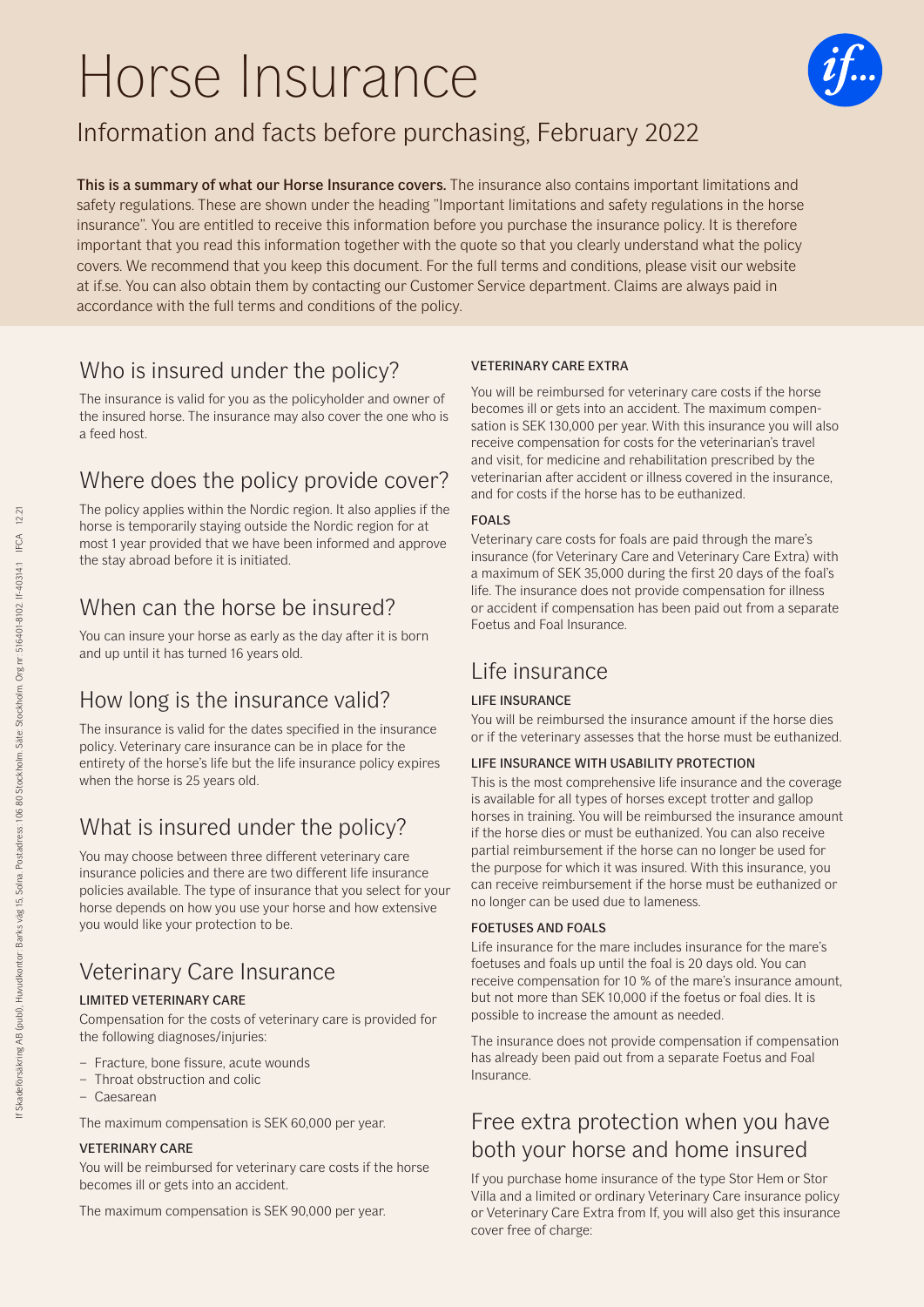#### CANCELLATION PROTECTION

If you need to cancel a booked or paid trip because your horse becomes ill, you will be reimbursed for what the trip cost you in accordance with the applicable terms for cancellation protection in the Householder Insurance Super or Homeowner Insurance Super plans.

#### REPLACEMENT TRIP

If you are on vacation, you can get a replacement trip if you need to come home early because your horse becomes ill or injured.

#### ACCIDENTS

If a person is injured in an accident caused by your horse, that person will receive reimbursement for damage to their teeth,

travel and treatment costs, medical disability and death benefit according to our insurance terms for accident insurance.

The insurance amount for medical disability is 5 price base amounts and for death benefit it is 1 price base amount.

### PERSONAL PROPERTY COVER

The Stor Hem and Stor Villa insurance provides cover for items you have with you in the stall, up to SEK 80,000.

### Important limitations and safety regulations for the horse insurance

The insurance policy contains certain limitations. There are terms and conditions which mean that the insurance does not provide cover in certain situations and there are terms and conditions on safety regulations, in other words, instructions explaining what to do in order to minimise the risk of loss, damage and injury. Failure to observe the safety regulations may result in your compensation being reduced.

For more information about which safety regulations apply for each claim, please refer to the full terms and conditions at www.if.se. Some of the main limitations/regulations in the insurance are listed below.

### General limitations

### CONGENITAL OR PRE-EXISTING ILLNESS OR INJURY

The insurance is not valid for congenital illnesses or injuries or those that existed (pre-existed) prior to when the insurance entered into force regardless of when the illness or injury was first noticed. This also applies if a change is made to the scope of the insurance cover.

### COMPLICATIONS

The insurance is not valid for complications from an injury or illness, examination or treatment that is not covered by the insurance, other than for vaccinations.

### WAITING (QUALIFYING) PERIOD

During the first 20 days starting on the inception date, the insurance is only valid for accidents. If the premium is not paid on time, day 1 of the waiting period will be the payment date.

### WAITING (QUALIFYING) PERIOD FOR DRUGS, ETC.

The insurance is not valid for injury, illness, examination or treatment if the horse competes or trains at a level equivalent to competition for the applicable waiting period as regards certain substances, treatments or special measures.

### Specific limitations

#### LIFE INSURANCE

Life insurance expires when the horse turns 25 years old. The insurance does not apply if the horse must be euthanized due to lameness resulting from anything other than fracture, fissure, wound or severed tendon. Neither does it apply for spinal injuries or illnesses.

#### LIFE INSURANCE WITH USABILITY PROTECTION

The insurance does not apply for euthanization or unusability due to temperament or behavioural disorders, nymphomania or because of problems requiring the horse to be withdrawn from breeding. Neither does it apply for loss of foetus more than twice per mare.

### VETERINARY CARE

The insurance does not apply for veterinary care to address temperament or behavioural disorders or nymphomania. Neither does it apply for operations or other treatment of congenital defects, such as umbilical hernia or preventive treatment, such as vaccination. Care due to dental or bite problems that is not directly related to an accident is not reimbursed.

### VETERINARY CARE EXTRA

The insurance does not apply for veterinary care to address temperament or behavioural disorders or nymphomania. Neither does it apply for operations or other treatment of congenital defects such as umbilical hernia or vaccination or other preventive treatments. Care due to dental or bite problems that is not directly related to an accident is not reimbursed. Prescribed rehabilitation must be started before 30 days after the last veterinary treatment and must be done within the deductible period.

#### CANCELLATION PROTECTION

Does not apply to travel that costs less than SEK 1,000 per person or SEK 2,000 for the household or for travel with a duration intended to be less than 2 days. Maximum compensation is SEK 40,000 per person or SEK 120,000 per family. It is, however, required that the illness was not known at the time when the booking was made or at the time when final payment was made.

#### REPLACEMENT TRIP

The injury or illness may not be in any way related to illness, injury or symptoms that the horse was experiencing before the start of the journey.

### PERSONAL PROPERTY COVER

You must store and manage your property in a way that minimises the risk of theft.

### Foetal and Foal Insurance

This is a separate insurance that may be purchased between the 40th and 300th day of the gestation period for a confirmed pregnancy of a breeding mare between 3 and 21 years old. The insurance is valid for the foetus/foal and it covers one gestation period, expiring when a separate insurance is purchased for the foal but no later than when the foal is 30 days old. The insurance covers life insurance and veterinary care insurance for the foal. The maximum compensation you can receive is the life insurance amount for two lost foetuses/foals per mare. The highest compensation for veterinary care is SEK 60,000 per insurance year. Compensation will not be paid out from the Foetus and Foal Insurance if reimbursement has been made from another insurance